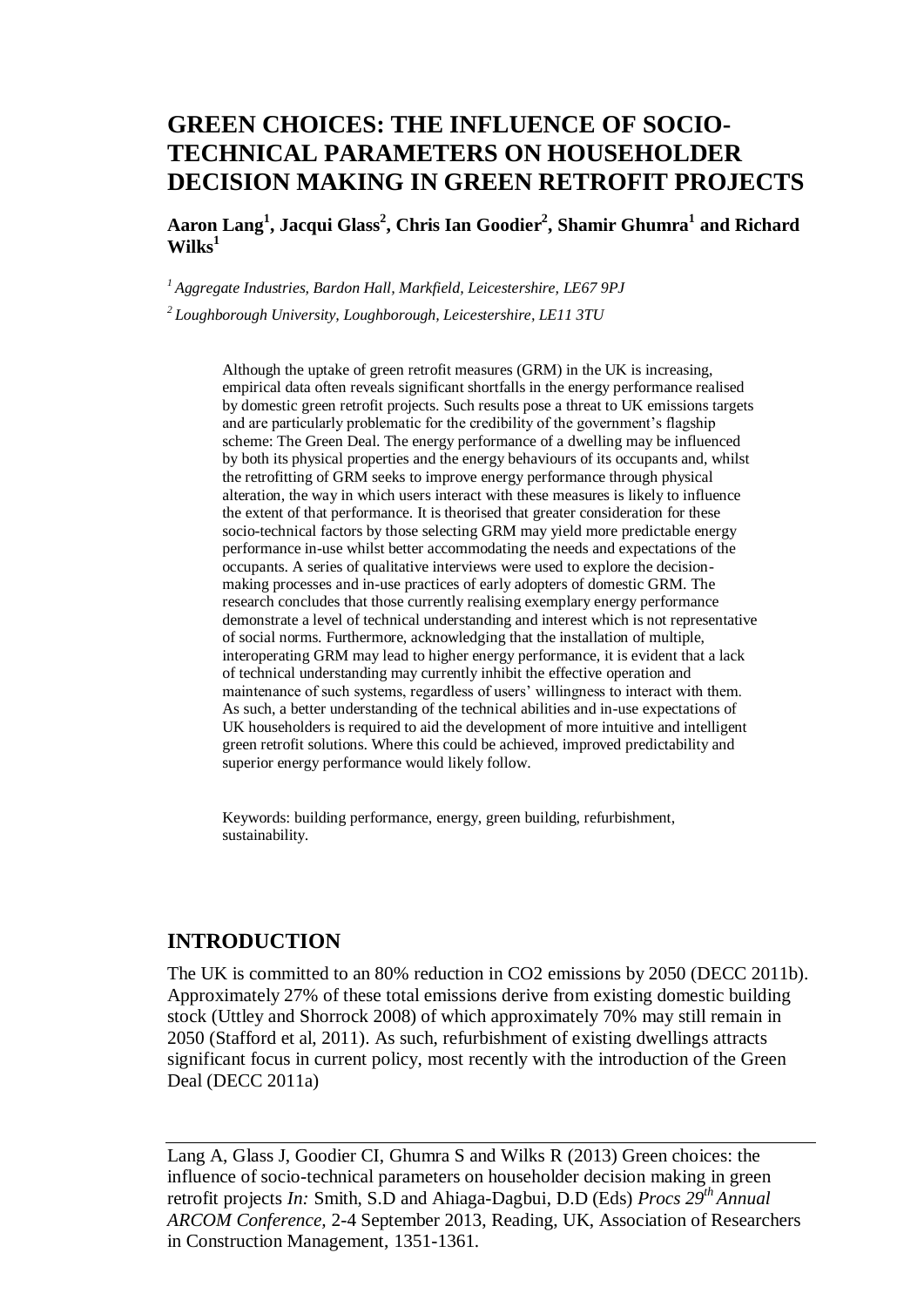As DEFRA (2007) recognises, we can improve energy efficiency in two ways: through technological improvements, or changes in behaviour. Although the adoption of green retrofit measures (GRM) by householders may primarily be recognised as technological improvement, the way in which these are used is also consequential to potential success. Thus, success through technological improvement may always be limited by user interaction.

Taking forward the idea that these micro-level socio-technical factors could potentially restrict or even reduce energy performance, it is imperative that we understand and minimise their impact during the early planning and decision making stages of green domestic retrofit projects.

# **SOCIO-TECHNICAL FACTORS**

There is a good understanding of the main drivers and barriers to the adoption of energy efficiency and renewable energy measures among householders (Achtnicht and Madlener 2012; Poortinga et al 2003; Jakob 2007; Caird et al 2008), yet it is not entirely clear whether adopters consider socio-technical factors when selecting GRM for their homes.

Caird et al (2008) identify that consumer adoption decisions and user behaviours are influenced by four key groups of variables: socio-economic context; communication sources; consumer variables and properties of the product or system itself. The latter group contains socio-technical factors such as functional utility and it can be seen that, setting aside socio-economic factors, homeowners favour those measures with least impact on lifestyle, i.e. with the least reliance on long term effort or behavioural change (Poortinga et al 2003). Although this suggests that adopters consider likely use-related behaviour when making purchasing decisions, it is less clear whether the measures chosen as a result do actually perform as expected. For example, where technical measures are adopted over passive or behavioural change measures, on the basis of minimum required effort, it seems pertinent to question the extent to which potential adopters consider the level of operational input or reactive behavioural change required in order to operate these measures efficiently.

The above theory identifies a general tendency towards minimum effort by society; however a qualification can be made: Commenting on earlier work by Hamrin (1979), Van Raaij and Verhallen (1983a) postulate that energy consciousness is interrelated with active involvement, whereby more energy conscious consumers achieve better savings from measures requiring their active engagement, whereas consumers with low energy consciousness are better suited to systems requiring less user interaction. This suggests that, as energy consciousness increases, householders may find it more acceptable to actively pursue increased energy performance.

# **AIM AND OBJECTIVES**

The aim of this research was to identify whether increased acknowledgement of sociotechnical factors during the decision making process could improve the energy performance realised in domestic green retrofit projects. As such, the following research questions were explored:

 Are socio-technical factors considered by householders and/or energy advisors during the decision process leading to the adoption of energy retrofit measures?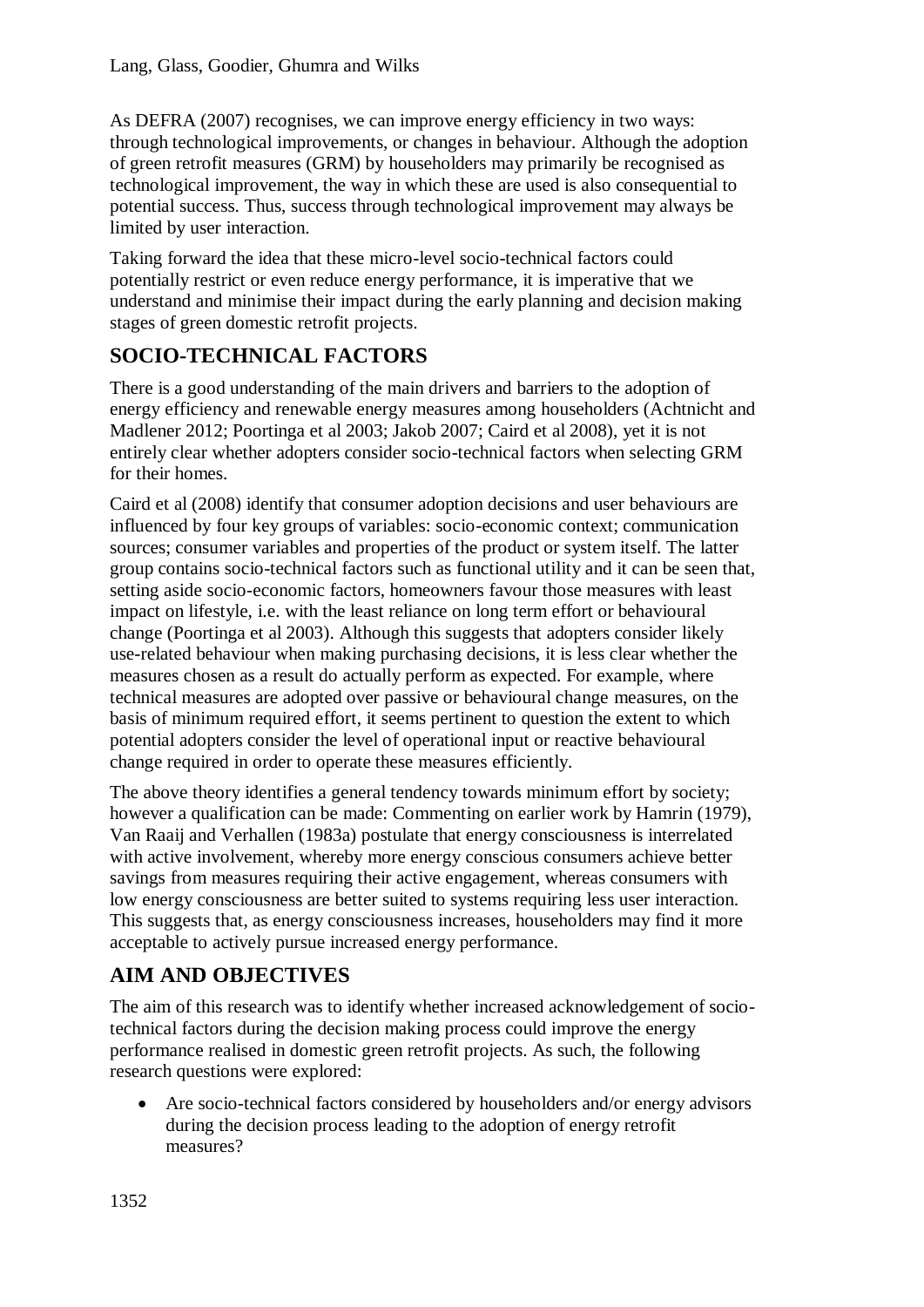- Is there a disparity between the level of socio-technical interaction expected by the user, and that required in-use?
- Would enhanced consideration for socio-technical parameters result in the adoption of energy measures different from those currently predominating in the green retrofit market?

In answering the above, it may also be possible to theorise whether measures with lower energy saving potential could, in reality, offer superior overall performance than those with greater potential but which are chosen without regard for socio-technical factors.

## **RESEARCH METHOD**

The study sought to investigate whether socio-technical factors are considered by householders undertaking green retrofit projects. In recognising that such projects are still essentially voluntary, an element of bias is expected. The use of judgemental sampling was therefore deemed appropriate considering both the bias and scoping nature of the research (Fellows and Liu 2008).

Qualitative interviews were undertaken on the basis that respondents were able to discuss, in detail, their decision making process from their point of view encouraging divergent, exploratory discussion where it may reveal factors deemed relevant and important to their specific decision making process (Bryman 2012). Although flexibility was required in order to expand on any specific areas of interest, semistructuring the interview allowed the interviewer to ensure discussions stayed relevant to the area of investigation. Asking the same background questions at the outset of the interviews was also found to be a useful way of obtaining some basic demographic data for consideration.

In all but one case, interviews were conducted by telephone and recorded with the permission of respondents for accuracy and objectivity of recording responses (Fellows and Liu 2008). Interviews were typically 60 minutes in duration.

# **DATASET SELECTION**

Initiated by the Sustainable Energy Academy, the SuperHomes network showcases over 150 green domestic retrofit projects from around the UK, offered a well-defined respondent group for data collection.

Considering time constraints and the breadth of examples available, a small group of 12 respondents were selected. The following criteria were applied to the initial data set in order to identify those projects most representative of domestic green retrofit fit in the UK:

## **Tenure and Type**

According to the English housing survey (DCLG 2013), owner occupied properties account for 65% of the domestic stock; of which 92% are houses. Detached and semidetached housing are the primary house type within this sector.

## **Property Age**

Within the owner occupied stock, properties built between 1919 and 1980 predominate, accounting for approximately 60%. Although pre-1919 dwellings account for 20% of the total stock (DCLG 2013), it is thought that a quarter of these properties are either listed or within conservation areas (Boardman et al 2005). Preservation of heritage often influences building alteration decisions, i.e. through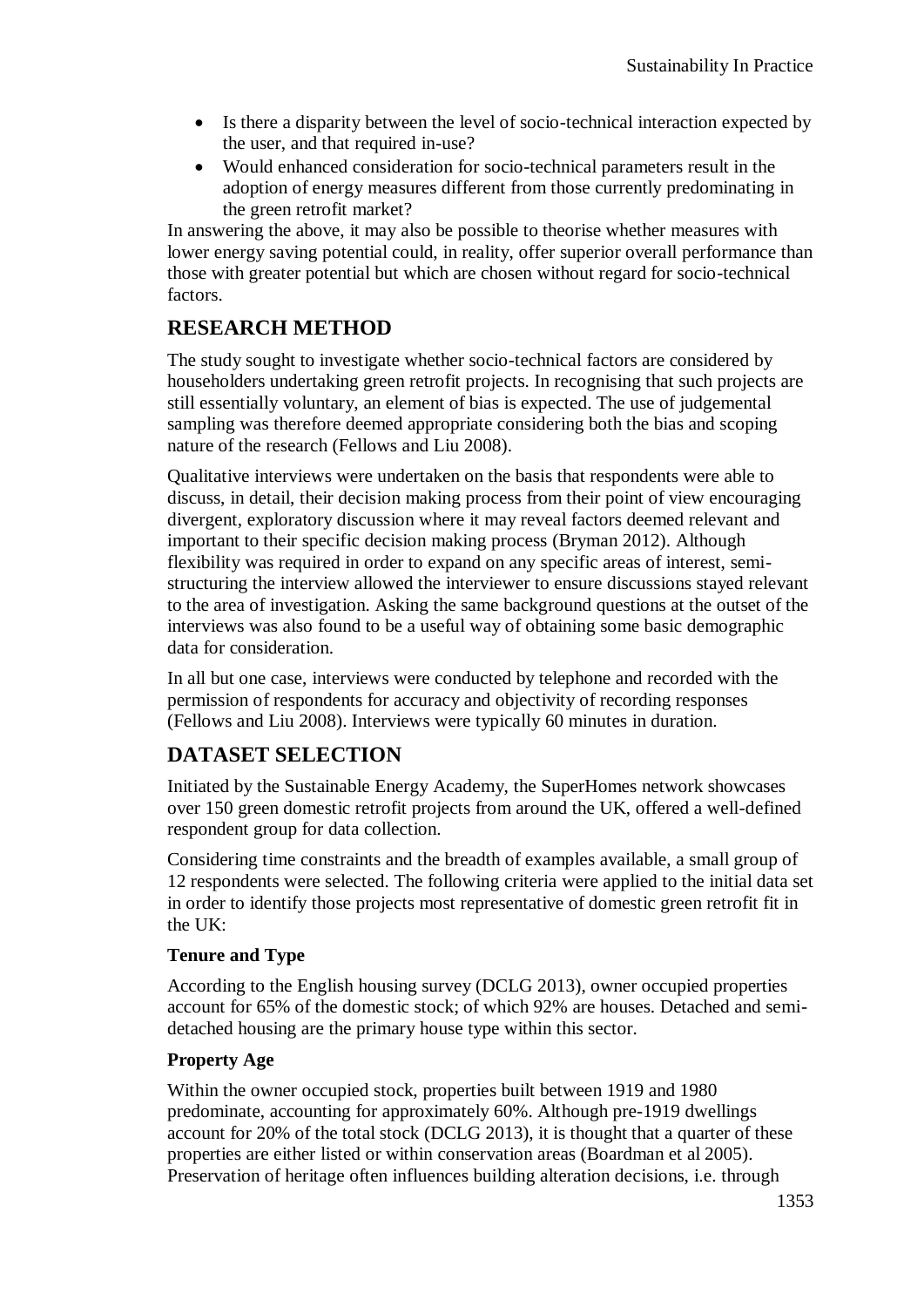planning restriction; therefore it was considered prudent to disregard these properties for the purpose of this study.

It should be noted that hard to treat (HTT) properties (e.g. solid walled) are still well represented within the sample considering that pre-1919 properties represent less than half of such dwellings (Beaumont 2007).

## **Energy Efficiency**

The energy efficiency and heat loss associated with new dwellings has been improving steadily over recent decades (Uttley and Shorrock 2008), but Stafford et al (2011) predict that 40% of the 2050 domestic stock will still pre-date the introduction of Part L of the building regulations.

In summarising empirical data in previous research, Stafford et al (2011) highlight that discrepancies between actual and predicted heat loss in dwellings was more pronounced in adjoined properties (terraced and semi-detached) than in detached properties. Such properties therefore appear to have a greater need for performance certainty.

## **Chosen Dataset**

In considering the above criteria, the selected respondent group consisted of completed 'SuperHomes' projects on terraced, semi-detached and detached properties, of traditional construction, dated between 1919 and 1985.

In order to elicit responses representing the products currently predominating within green retrofit market, all selected respondents had employed a minimum of three GRM, consisting of both energy efficiency measures and technological measures. In line with the findings of SDC (2006), the specific energy efficiency measures considered were: Internal insulation, external insulation and cavity wall insulation. The technological measures considered were those with the highest adoption rates within the SuperHomes network: solar thermal water heating (STWH), photovoltaic panels (PV) and mechanical ventilation heat recovery (MVHR). Table 1 shows the adoption rates of these GRM within the overall sample of 153 and within the respondent group of 12.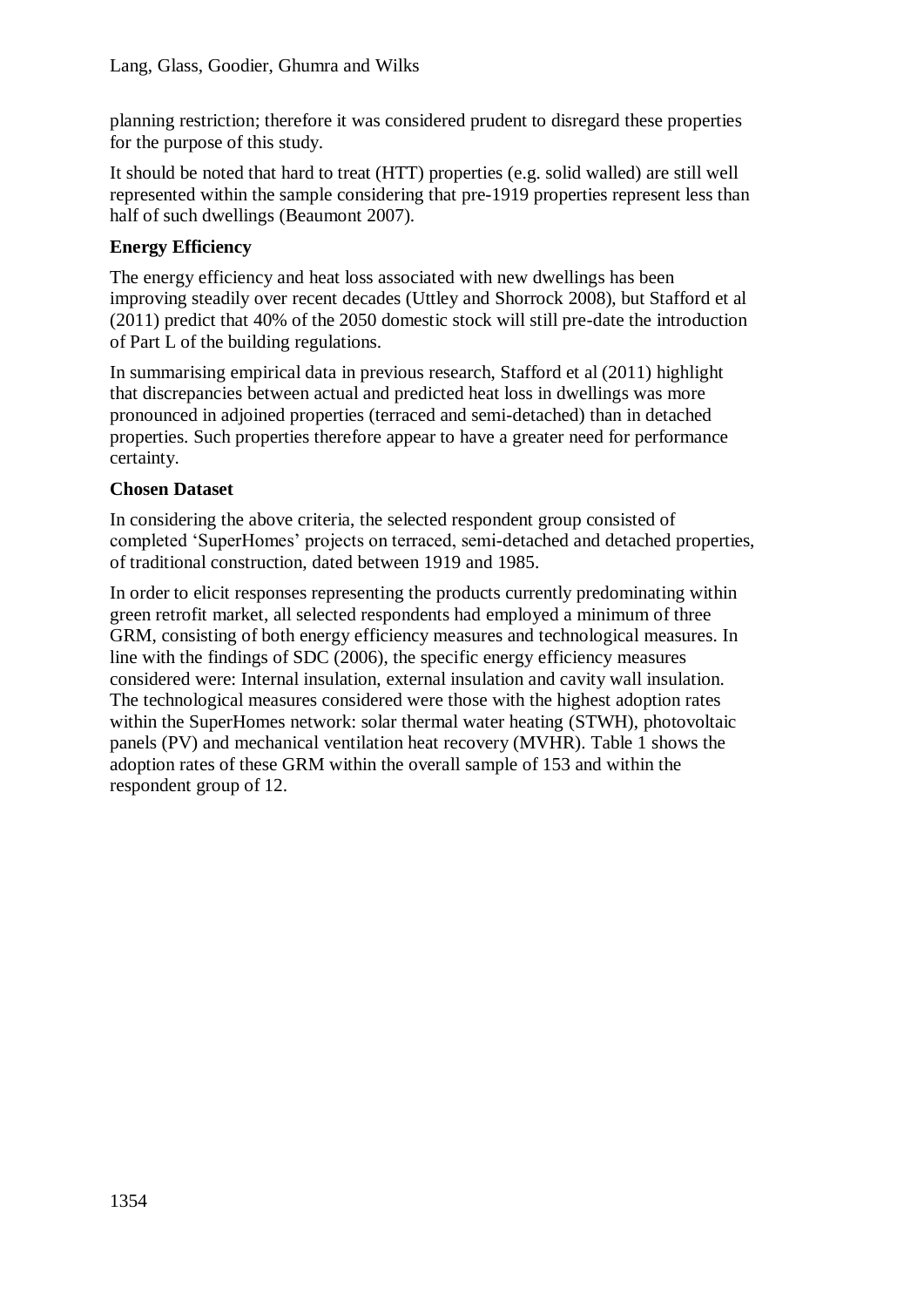| <b>Green Retrofit Measures</b>              |                                      | Frequency                     |                                      |
|---------------------------------------------|--------------------------------------|-------------------------------|--------------------------------------|
|                                             |                                      | Total<br>Dataset<br>$(n=153)$ | Sample<br><b>Dataset</b><br>$(n=12)$ |
| <b>Energy Efficiency</b><br><b>Measures</b> | Cavity Wall Insulation               | 58                            | 10                                   |
|                                             | External Wall                        | 42                            | 3                                    |
|                                             | Internal Wall Insulation             | 73                            | 3                                    |
| Technical<br>measures                       | Mechanical Ventilation Heat Recovery | 41                            | 5                                    |
|                                             | Photovoltaic Panels                  | 99                            | 12                                   |
|                                             | Solar Thermal Water Heating          | 104                           | 12                                   |

#### *Table 1: Adoption of Green Retrofit Measures*

## **RESULTS AND FINDINGS**

#### **Respondent Background - Technical Understanding and Ability**

All interviewees were found to be from a technical background and/or highly motivated by energy efficiency and conservation. Of the 12 respondents interviewed, 9 professed to have an engineering background or specialist knowledge of the subject by way of their occupation. The remaining 3 respondents all had prior experience or knowledge of green retrofit measures.

While this trait was clearly and knowingly communicated by all respondents, the extent to which they considered this to be representative of wider society was wider ranging. In particular, when questioned more specifically on the level of on-going user input that had been required to get their homes performing to a high level, there was a tendency to assume that such behaviour was not beyond the realms of that acceptable to wider society. In fact, as conversations progressed and respondents reflected on the process leading to their current energy performance, they often became more aware of the extent to which their enthusiasm, motivation and technical ability had influenced its eventual performance.

Furthermore, 10 respondents had been actively involved in the design process and 4 had undertaken some or all of the physical works themselves. The extent of the respondents' design involvement ranged from specification of GRM to detailed design of their mechanical or electrical systems. Respondents falling into the latter category usually had subsequent practical involvement as well.

It seems apparent that those currently achieving high levels of energy performance from domestic green retrofit projects have a distinct technical understanding, ability or a combination of both, whether or not this trait is recognised by the users themselves.

#### **Selected Measures - Solar Dominance**

It is interesting to note that all respondents interviewed had installed both PV and STWH technologies and all had insulated the external walls of their property to some extent. The adoption rates for mechanical ventilation systems and heat pumps were slightly higher in the sample than for the SuperHomes network as a whole, with a little less than half of respondents having installed these particular GRM.

When questioned on the decision process leading towards installation of solar renewables, such a choice appeared almost unquestionable. In all cases, grant funding or feed-in tariffs (FITs) had had some bearing on their selection, but prior experience,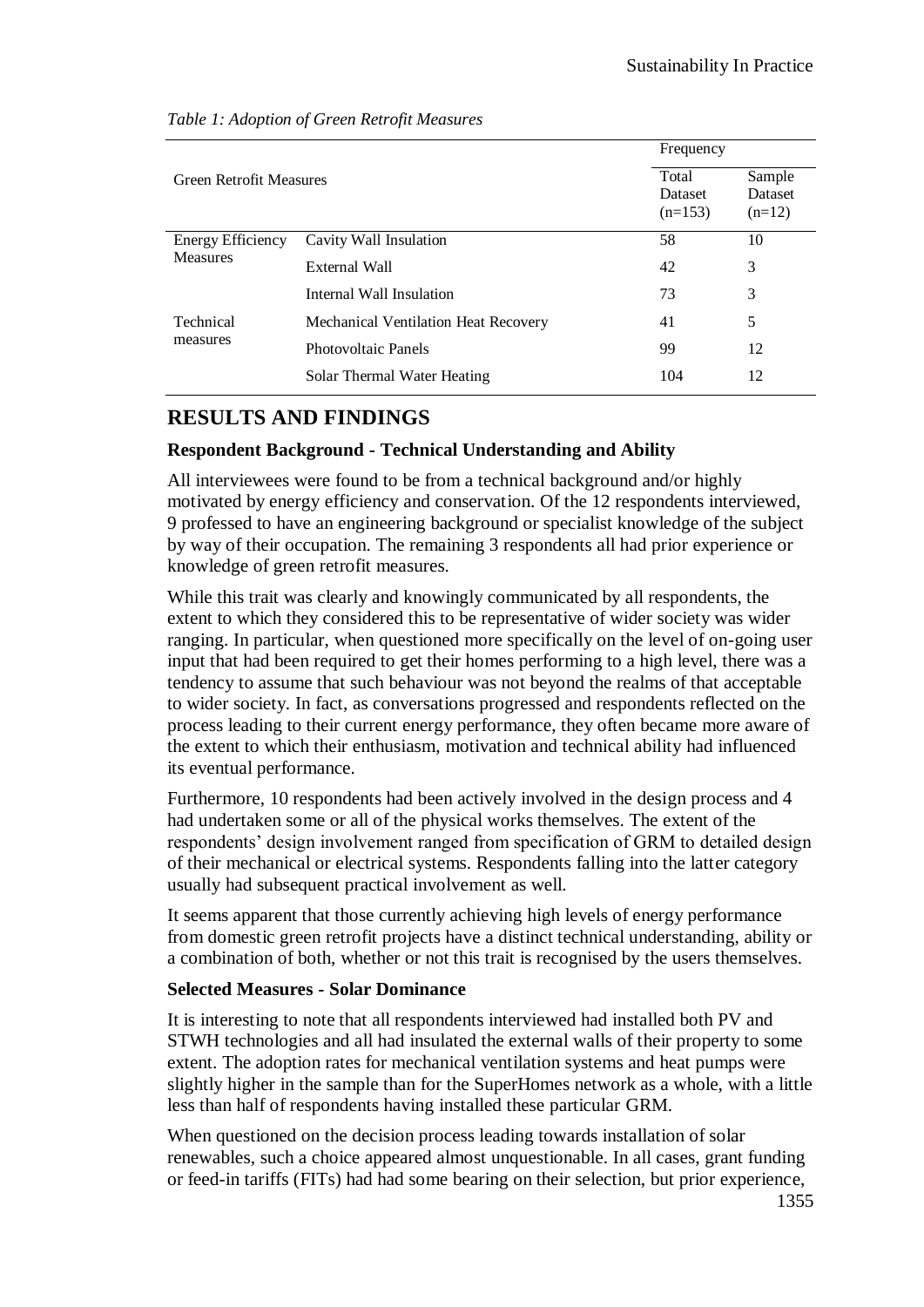the advice of installers and external advertising tended to influence decisions the most. Although not probed specifically, the early predominance of solar technologies in the GRM market also appeared to have influenced a number of respondents' decisions, reflecting the relative infancy of some current alternative GRM.

## **Ease of Use - Interoperating Technologies and the 'Average user'**

Ease of use, or more specifically ease of optimising performance, was not a significant consideration for the majority of respondents when selecting GRM, although all had a good understanding of the behavioural characteristics required to maximise the energy performance of the systems e.g. using appliances when PV generation was high or staggering use of appliances to better match generation capacity.

10 respondents revealed that they held a particular enthusiasm for monitoring and optimising the energy performance of the project. Furthermore, a small number of respondents consciously accounted for this when selecting what were, in some cases, innovative and bespoke solutions. The challenge associated with getting the building to perform as efficiently as possible was often cited as being a driver for continued user input; it was also relevant for subsequent adjustment or alteration to the measures themselves.

It was particularly evident that the level of user input had been significantly higher where respondents adopted multiple, interoperating technologies. Such systems had often been designed and/or installed by the respondents themselves allowing homes to reach a higher level of performance by combining the different strengths of the technologies. Discussions on this topic were extensive; one particular respondent for example recognised, on reflection, that a good level of technical knowledge had been critical to the optimum performance of his home due to the nature in which various systems operate in conjunction with each other. As such, it is also plausible to suggest that lay-users would find it much more difficult to recognise and diagnose performance losses in such a system. In a traditional gas central heating system for example, where such a system fails to operate as expected, the number of possible causes and failure points is relatively small. Where the user is unable to undertake maintenance or repairs themselves, it is realistic to assume that they would instinctively call a plumber for assistance. Conversely, where a dwelling contains a number of inter-operating technologies, identification of optimum performance is much more difficult; the relative contribution of each technology may be influenced by variables such as external temperature (ASHP) or time of year (STWH) yielding a multitude of possible operating modes and performance outputs. In addition, fault finding may also be more difficult: Where performance was deemed to be unsatisfactory, at least a basic knowledge of the system as a whole would be required to diagnose the potential cause.

It follows that a user may not even know who to call for assistance where it is unclear which system element is at fault. So, where high performance is realised primarily by the installation of interoperating GRM (to account for limitations of the individual technologies in isolation), an understanding of the basic system principles would still be required to maintain such performance.

Taking this principle further, where respondents were seemingly undervaluing the influence of their technical ability on the performance of their homes, they were asked how easily a new user purchasing the property would be able to yield the same performance that they had come to realise. The majority recognised that a certain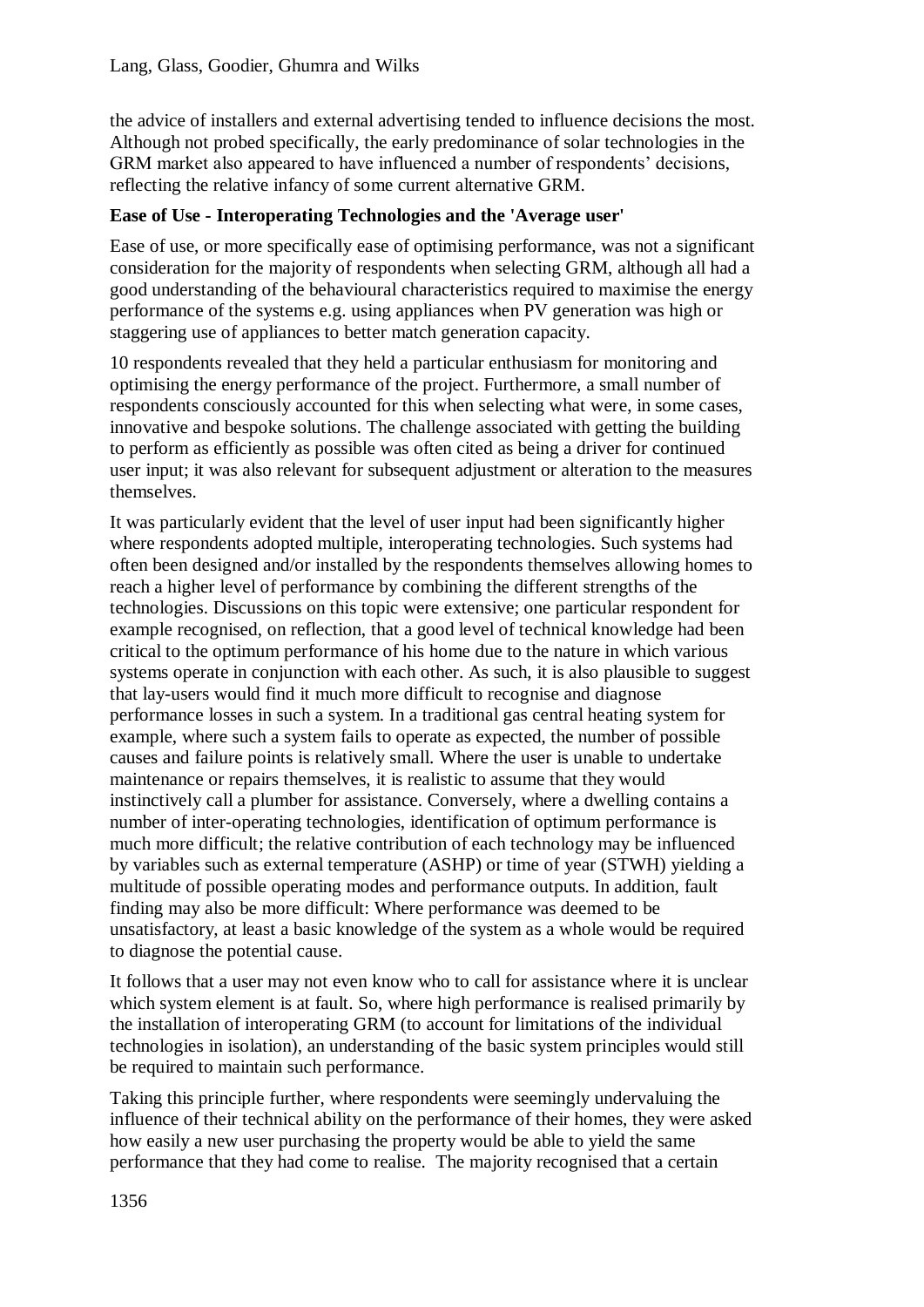amount of knowledge transfer would in fact be required and that it would take some time to explain how the house should be operated. The implications of a new user on energy performance of a house containing GRM is beyond the scope of this paper but reveals an interesting area for further work.

## **Installers - The Weak Link?**

A number of respondents cited difficulties in finding or working with installers/contractors from different disciplines who were familiar with how different GRM should interoperate. This was also reflected in the number of respondents who had needed to design and/or install such systems themselves and suggests a current need for multidisciplinary installers who can provide turnkey solutions incorporating a number of technologies. Another common installer issue cited was a lack of attention to detail in reference to air tightness treatments, and a clear lack of understanding of thermal performance, often evident in the over-specification of boilers.

## **'Show Home' versus 'Hobby Home'**

There was some evidence of a relationship between motive for undertaking the project and the extent of user input cited: Where the large majority of respondents held a specific desire to design in user control and monitoring (to allow them to optimise the system) the level of on-going input and effort was considerably higher than those respondents whose motive, at least in part, was to engage society with the idea of green retrofit. Importantly, all those falling into the latter group used their projects to promote professional services in the field of domestic green retrofit and therefore showed a clear understanding of the expectations of wider society.

As such, it appears that an inherent personal interest and in energy efficiency and green technology appears to influence and facilitate the adoption of more complex solutions which are more heavily reliant on user-input. It is unclear from this study whether this level of user input is entirely necessary or whether this has been built-in, to some extent, by the user. For example, this may be the result of a lack of standardised interoperating solutions on offer in the market, or as a result of the users' inherent desire to control and optimise the system manually.

## **Social Expectations - Think Smart**

A particularly succinct analogy developed during the interview period was that of the recent emergence of the smart phone. Those users who wanted to showcase attainable and socially acceptable projects also asserted that, whilst recognising that a user's technical understanding or ability may have a bearing on performance, it is for the market to deliver solutions which are not adversely affected by shortfalls in user knowledge – much like that of the smart phone. A small number of respondents suggested that society had come to expect intuitive products which enable them to undertake processes more efficiently without needing to invest specific effort in learning to do so.

The car was also offered as an example of offering better performance and improved efficiency without a reliance on enhanced user knowledge. Nowadays, few vehicle users expect, or are expected to, undertake maintenance themselves or even to understand which component may be causing reduced performance in order to resolve it; this is the job of the engine management system which recognises and communicates to the user when attention is required. If this principle was taken forward, one would imagine a building management system which monitored and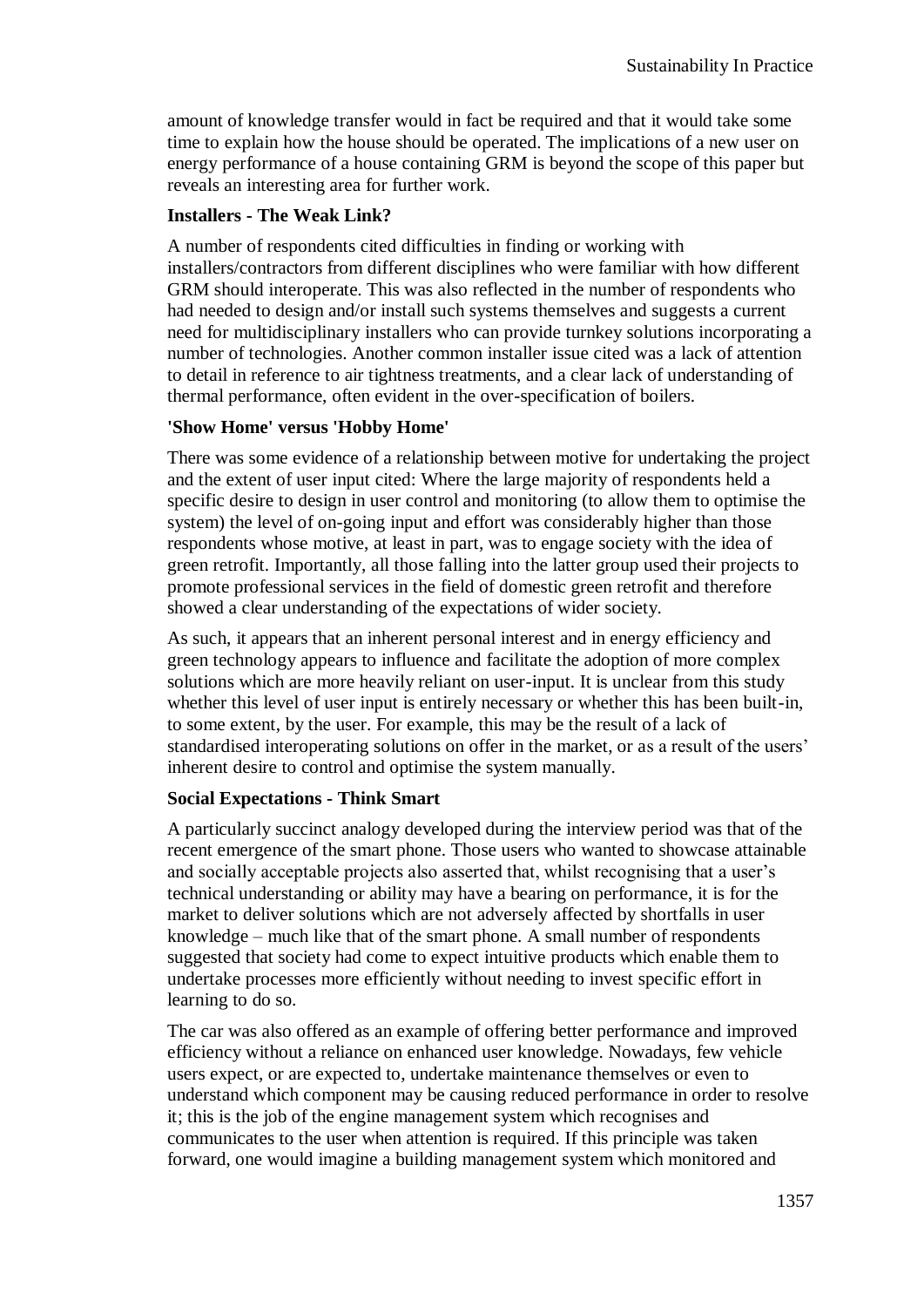optimised building performance based on how the building was being used and which was able to communicate to the user when performance was compromised, either as a result of user behaviour or due maintenance and repair.

It should be recognised that some users may also reject systems which prohibit detailed control and customisation. Such users are well represented by the majority of the respondents questioned as part of this study, but may not necessarily be broadly represented in society.

## **DISCUSSION**

This section aims to address the research questions posed at the outset of this exploratory study:

## **Q1: Were socio-technical factors considered by homeowners and/or energy advisors during the decision process leading to the adoption of GRM?**

Responses to questions regarding ongoing user input and ease of use fell into two distinct categories. While a large majority of users accepted or even preferred measures requiring ongoing input and/or behavioural change, a small minority of respondents set out to demonstrate socially acceptable environmental building practise which did not represent a significant lifestyle change. As such, only the decision processes of the latter group appeared to consider ease of use or level of input required. It can be noted however, that these individuals demonstrated a detailed appreciation for the effects user behaviour on energy performance and for the userelated expectations of wider society as described by Portinga et al (2003). As such, it is not possible to conclude whether users without such knowledge would identify such factors as being important to the success of their project.

It is also noteworthy that very few respondents sought the professional advice; seemingly as their own expertise was often deemed to be greater than those able to offer such a service. Half did seek or consider the advice of installers and manufacturers despite the majority of respondents expressing dissatisfaction with the level of knowledge held by installers; especially with regards to interoperating technologies.

## **Q2: Was there a disparity between the level of socio-technical interaction expected by the user, and that required in-use?**

The level of user interaction with GRM was, in the large majority of cases, notably higher at the outset of the project whilst systems were being optimised than in subsequent periods where the user felt satisfied with performance. As previously identified, respondents generally held a modest view of the level of initial ongoing effort required and were evidently content with such involvement as a result of a general interest in energy saving and building performance. Those who felt input was minimal, confessed that significant effort had been required to get the building operating in such a manner and that a good level of technical understanding had lead them towards that point.

It is likely that the relative expertise of the respondent group in question influenced the level of user input applied. The responses suggest that better understanding led to better acknowledgement of relative potential performance which, in turn, led to increased socio-technical interaction. This process would repeat until either maximum performance was achieved or maximum acceptable level of input is reached. It is suggested that, for SuperHomes respondents, the latter limit is likely to be beyond that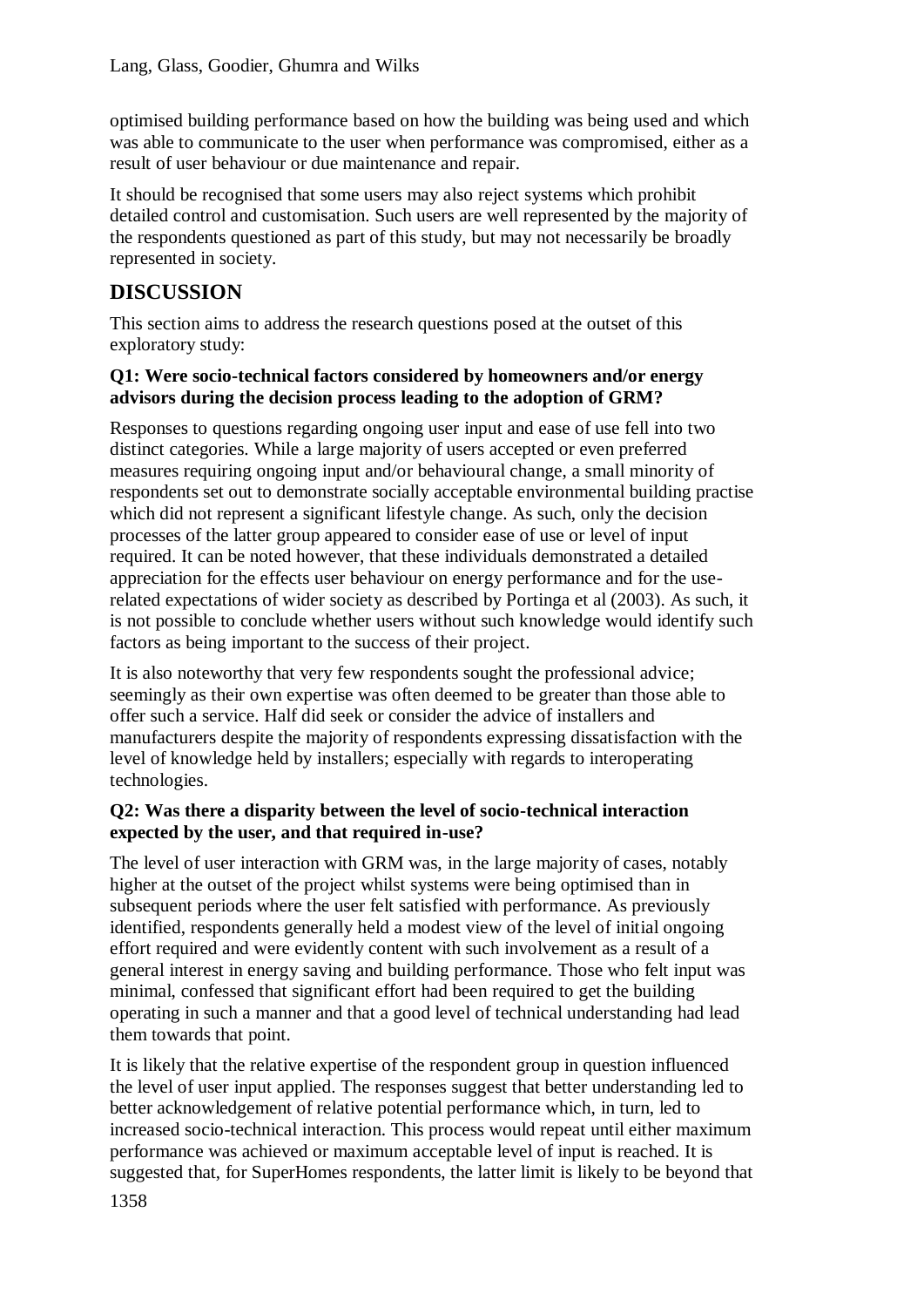acceptable to wider society (i.e. Poortinga et al 2003), perhaps going some way to explain why performance among the SuperHomes projects was generally high. Of course, where a user's level of technical understanding is limited, user input could be expected to plateau, perhaps as early as one cycle into this process, on the assumption that performance is maximised.

## **Q3: Would enhanced consideration for socio-technical parameters result in the adoption of energy measures different from those currently predominating in the green retrofit market?**

It is suggested above that energy consciousness and technical understanding have a bearing on the amount of user input both acceptable to, and ultimately undertaken by, the user. As a result, where energy performance is reliant on user input, these social factors should be explored during the decision making stage. It is reasonable to assume however that at least a basic level of technical understanding would be required even to assess the likely operational and maintenance requirements of a new technology.

Two responses to this are suggested: That professional advice needs to encompass an assessment of energy consciousness and technical understanding at the decision making stage; and that the market needs to work to develop solutions which reduce the level of user knowledge or input required to operate buildings efficiently.

# **CONCLUSIONS**

The paper sought to identify whether the influence of socio-technical factors needs to be better addressed during the decision making stages of green retrofit projects. Qualitative data gathered from interviews with 12 early adopters of green retrofit measures showed a clear interrelationship between technological understanding and interest, and level of user-input applied in-use. It was also identified that such input had clearly been influential on the performance realised, especially where multiple, interoperating technologies were employed. Within the responses gathered, ongoing effort was rarely considered to be unacceptable, except where an appreciation for wider social preference is held.

We acknowledge an inherent bias in the high levels of technical literacy of our sample, but maintain that this research has elicited valuable new insights into the role of socio-technical factors in green domestic retrofit projects.

Further supporting research is required to investigate understanding of, and consideration for, socio-technical factors by occupants who better represent social norms. Where a reliance on user-input and technical knowledge is found to be unacceptable or unrealistic within wider society, it is crucial that industry moves towards providing solutions which better address this.

## **ACKNOWLEDGEMENTS**

This work is part of a collaborative Engineering Doctorate between Aggregate Industries and the CICE at the School of Civil and Building Engineering at Loughborough University, funded by EPSRC. The authors would also like to acknowledge the support of the SuperHomes network in the production of this paper.

## **REFERENCES**

Achtnicht, M and Madlener, R (2012) Factors influencing German house owners' preferences on energy retrofits. FCN Working Paper.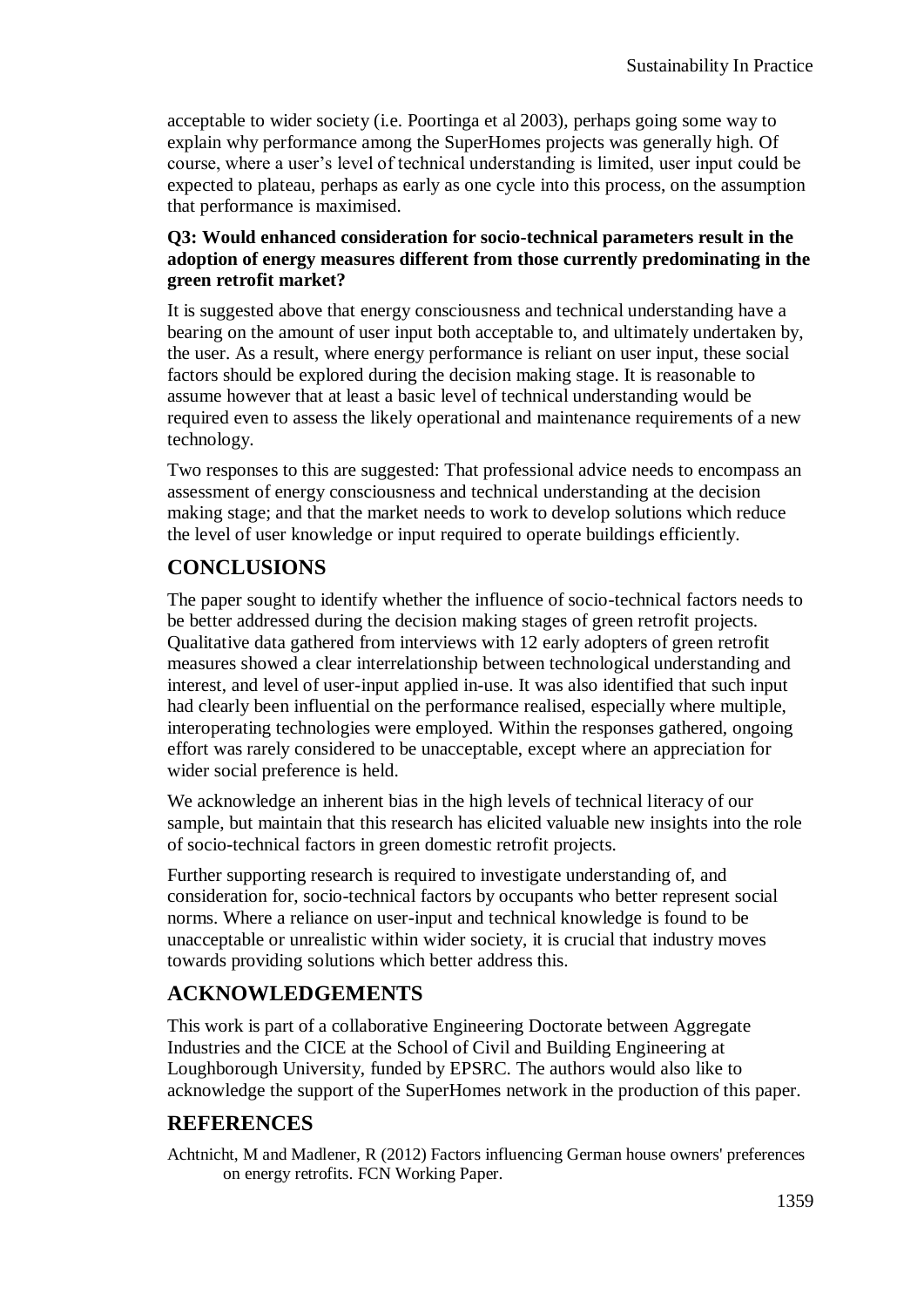- Barr, S, Gilg, A W and Ford, N (2005) The household energy gap: examining the divide between habitual-and purchase-related conservation behaviours. "Energy Policy", 33(11), 1425-1444.
- Bartiaux, F, Vekemans, G, Gram-Hanssen, K, Maes, D, Cantaert, M, Spies, B and Jensen, O M (2006) Socio-technical factors influencing residential energy consumption. SEREC: Final report.
- Beaumont, A (2007) Hard to treat homes in England, W07–housing regeneration and maintenance. Sustainable Urban Areas International conference, 25th–28th June 2007, Rotterdam.
- Boardman, B, Darby, S, Killip, G, Hinnells, M, Jardine, C N, Palmer, J, Sinden, G, Lane, K, Layberry, R and Wright, A (2005) "40% House". Environmental Change Institute, University of Oxford.
- Bryman, A (2012) "Social research methods". 4ed. Oxford: Oxford University Press
- Caird, S, Roy, R and Herring, H (2008) Improving the energy performance of UK households: Results from surveys of consumer adoption and use of low-and zero-carbon technologies. "Energy Efficiency", 1(2), 149-166.
- DECC (2011a) The Green Deal: A summary of the Government's proposals. Department of Energy and Climate Change. London.
- DECC (2011b) "The Carbon Plan: Delivering our low carbon future". Department of Energy and Climate Change. London.
- DCLG (2013) "English Housing Survey: Headline Report 2011-12". Department for Communities and Local Government. London.
- DEFRA (2007) "UK Energy Efficiency Action Plan 2007". Department for Environment, Food and Rural Affairs. London.
- Dowson, M, Poole, A, Harrison, D and Susman, G (2012) Domestic UK retrofit challenge: Barriers, incentives and current performance leading into the Green Deal, "Energy Policy", 50, 294-305.
- Fellows, R F and Liu, A M (2008) "Research methods for construction". 3ed. Oxford: Wiley-Blackwell.
- Haas, R, Auer, H and Biermayr, P (1998) The impact of consumer behavior on residential energy demand for space heating, "Energy and Buildings", 27(2), 195-205.
- Hamrin, J (1979) Energy-saving homes: don't bet on technology alone. "Psychology Today", 12(11)
- Hitchcock, G (1993) An integrated framework for energy use and behaviour in the domestic sector. "Energy and Buildings", 20(2), 151-157.
- Jakob, M (2007) "The drivers of and barriers to energy efficiency in renovation decisions of single-family home-owners". Center for Energy Policy and Economics, Zurich.
- Milne, G and Boardman, B (2000) Making cold homes warmer: the effect of energy efficiency improvements in low-income homes. "Energy Policy", 28(6–7), 411-424.
- Palmborg, C (1986) Social habits and energy consumption in single-family homes. "Energy", 11(7), 643-650.
- Poortinga, W, Steg, L, Vlek, C and Wiersma, G (2003) Household preferences for energysaving measures: A conjoint analysis. "Journal of Economic Psychology", 24(1), 49- 64.
- Stafford, A, Gorse, C and Shao, L (2011) "The Retrofit Challenge: Delivering Low Carbon Buildings". The Centre for Low Carbon Solutions. York.